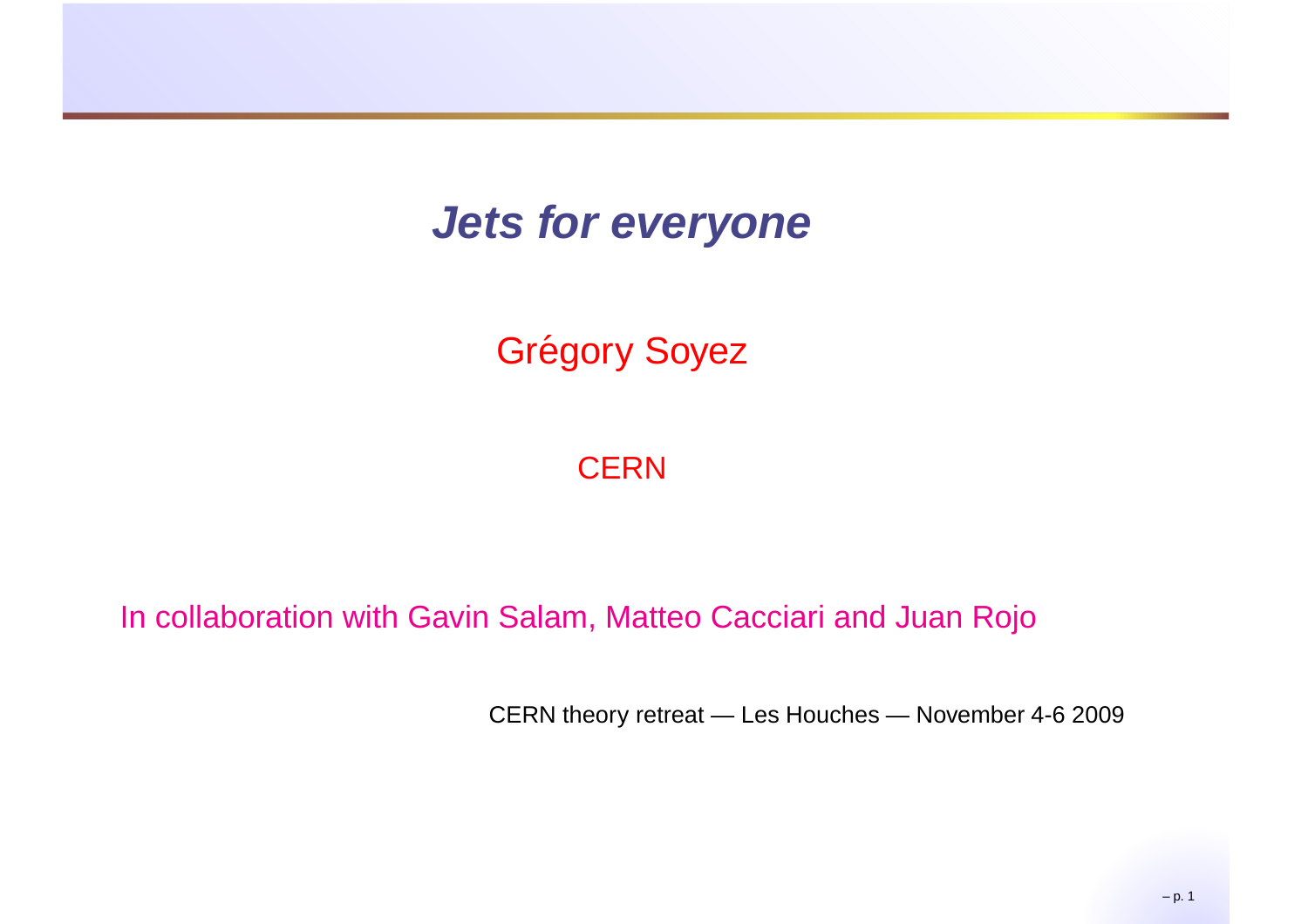QCD is everywhere at the LHC:

- QCD *per se*: multijets, PDF constraints, backgrounds, top, ...
- Standard Model: Higgs ( $H\to b\bar b$ ),  $W$  + jets, backgrounds,  $\ldots$  $\bullet$
- Beyond SM: SUSY often has QCD decay products

QCD surely present, interesting andcomplementary to lepton channels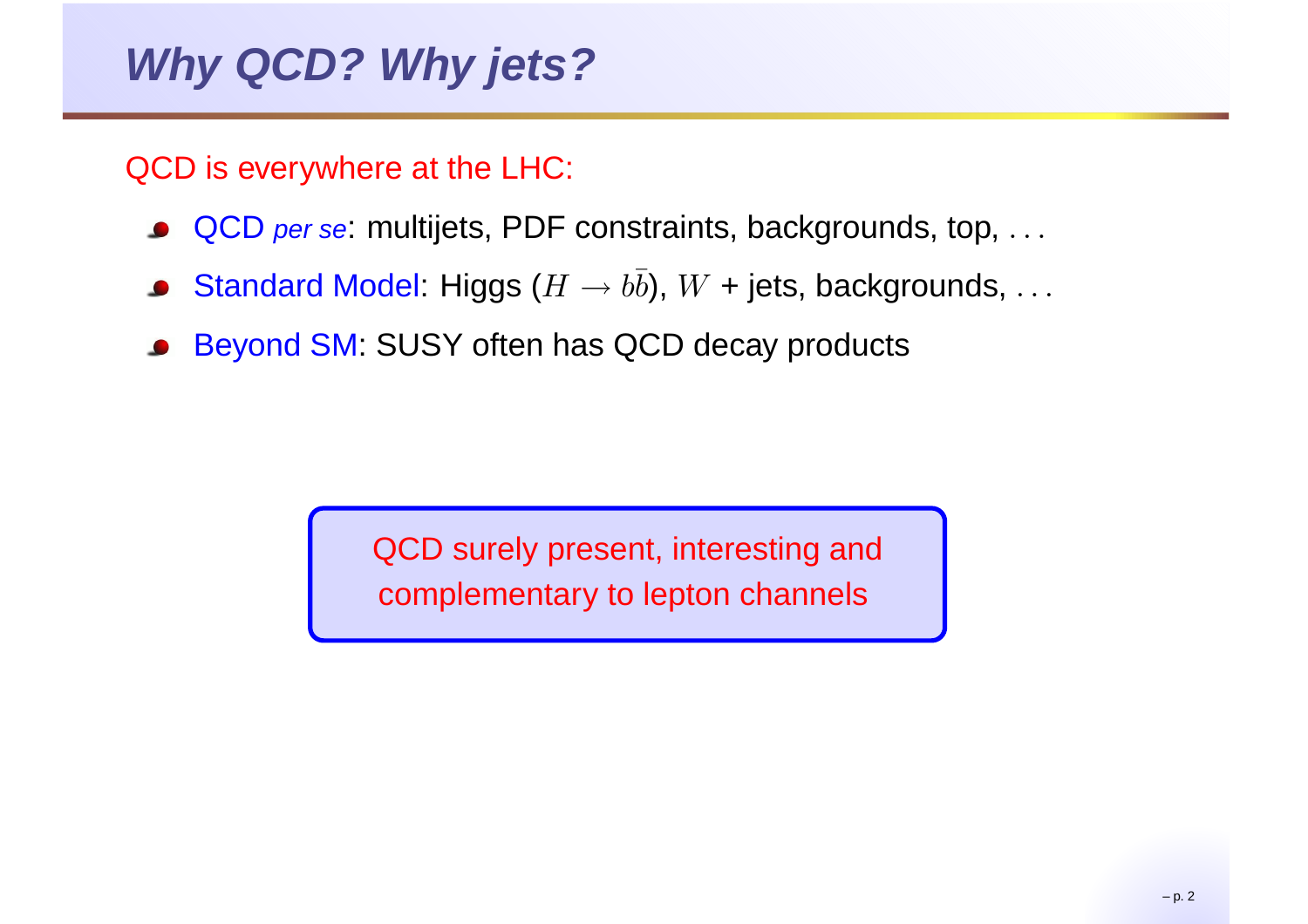QCD is everywhere at the LHC:

- QCD *per se*: multijets, PDF constraints, backgrounds, top, ...
- Standard Model: Higgs ( $H\to b\bar b$ ),  $W$  + jets, backgrounds,  $\ldots$
- Beyond SM: SUSY often has QCD decay products



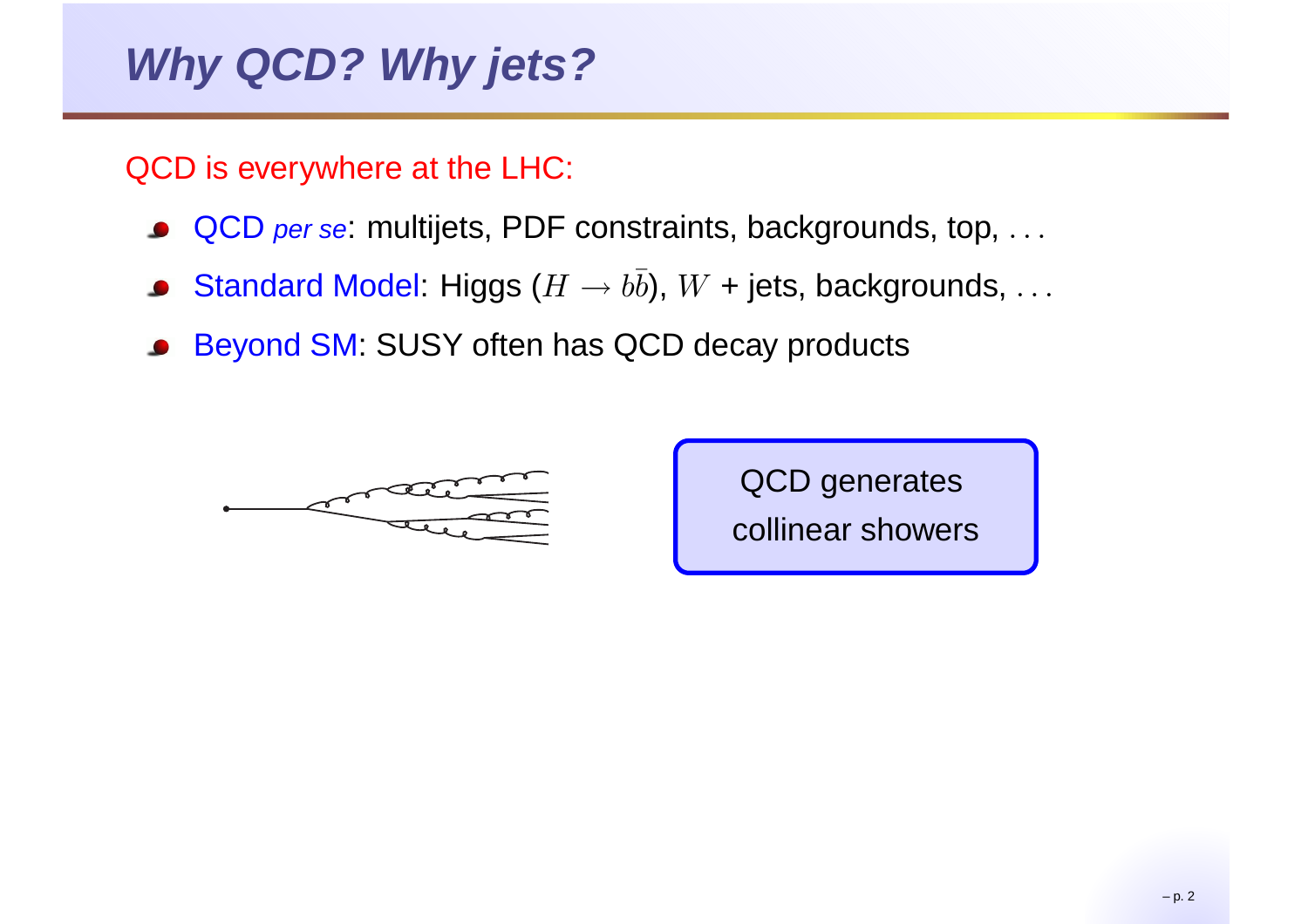QCD is everywhere at the LHC:

- QCD *per se*: multijets, PDF constraints, backgrounds, top, ...
- Standard Model: Higgs ( $H\to b\bar b$ ),  $W$  + jets, backgrounds,  $\ldots$
- Beyond SM: SUSY often has QCD decay products





# **parton** −→ **collimated shower** ≈ **jet**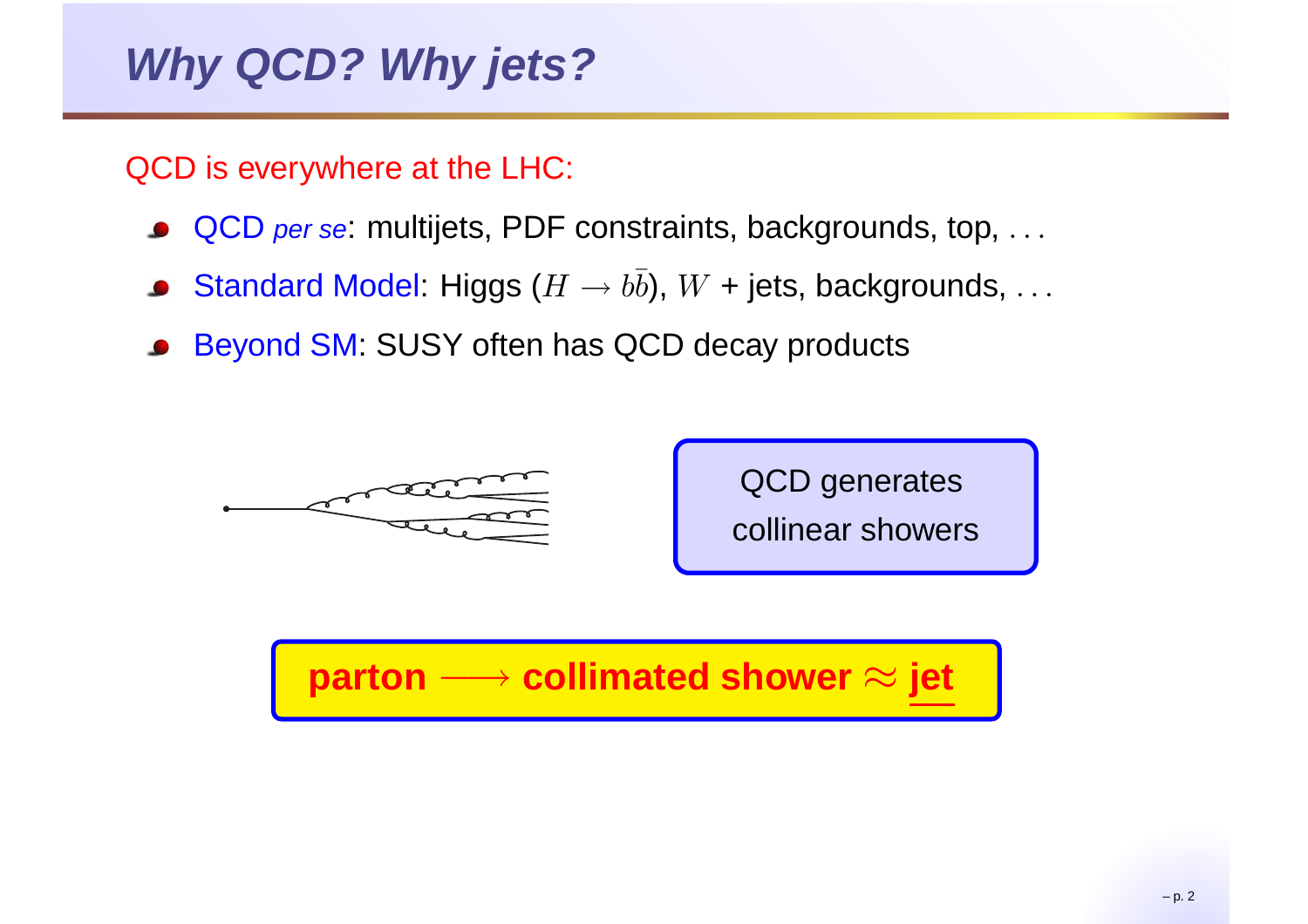QCD is everywhere at the LHC:

- QCD *per se*: multijets, PDF constraints, backgrounds, top, ...
- Standard Model: Higgs ( $H\to b\bar b$ ),  $W$  + jets, backgrounds,  $\ldots$
- Beyond SM: SUSY often has QCD decay products





**parton** −→ **collimated shower** ≈ **jet**

**QCD everywhere**⇒ **jets everywhere**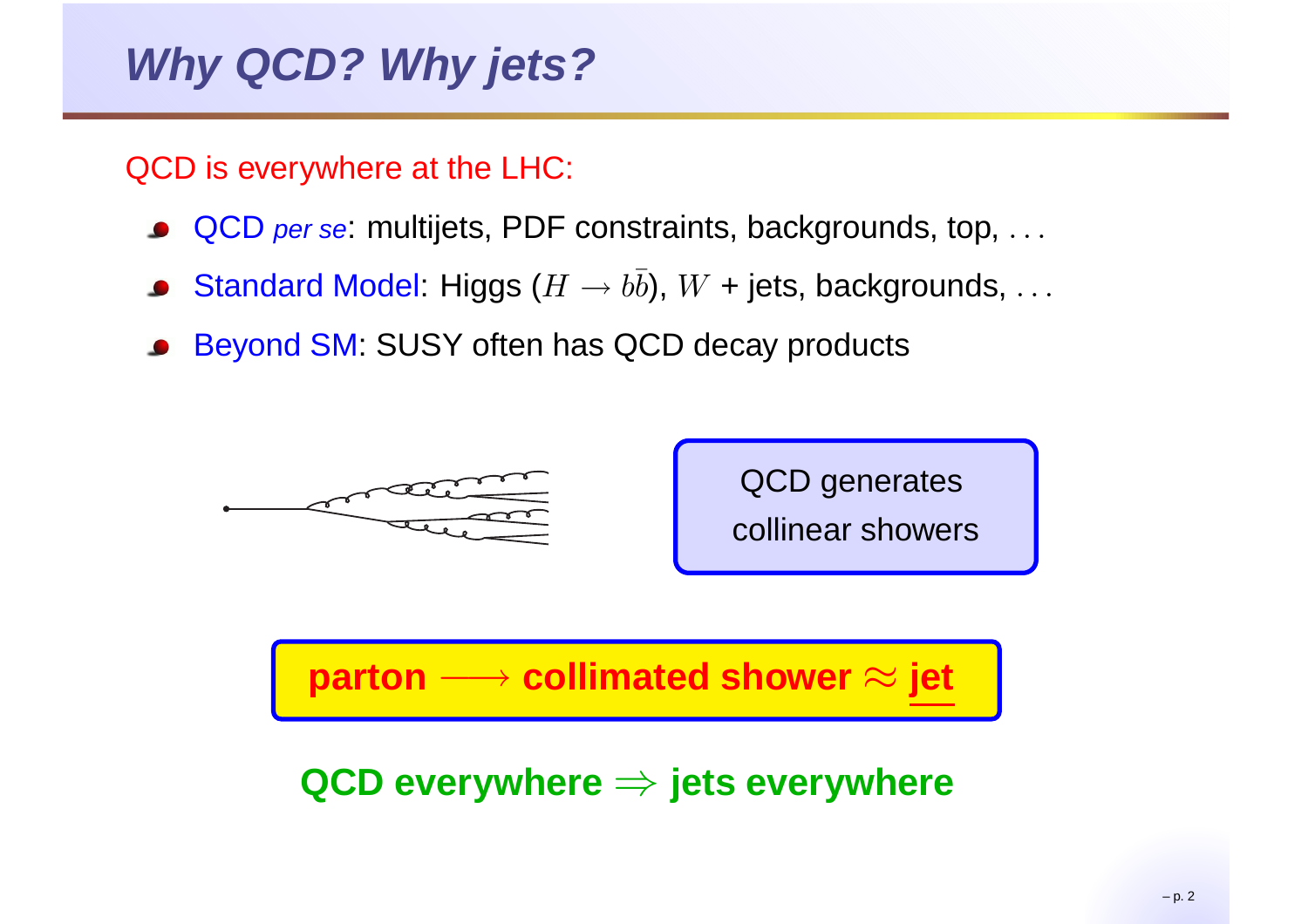### **Recent progress, part 1: defining jets**



Not <sup>a</sup> true equality, no unique definition

a jet definition is a recipe:  $\{ {\mathsf{particles}} \} \implies \{ {\mathsf{jets}} \}$ 

Example: Cambridge/Aachen algorithm Successively recombine the closest particlesuntil they are all more than  $R$  apart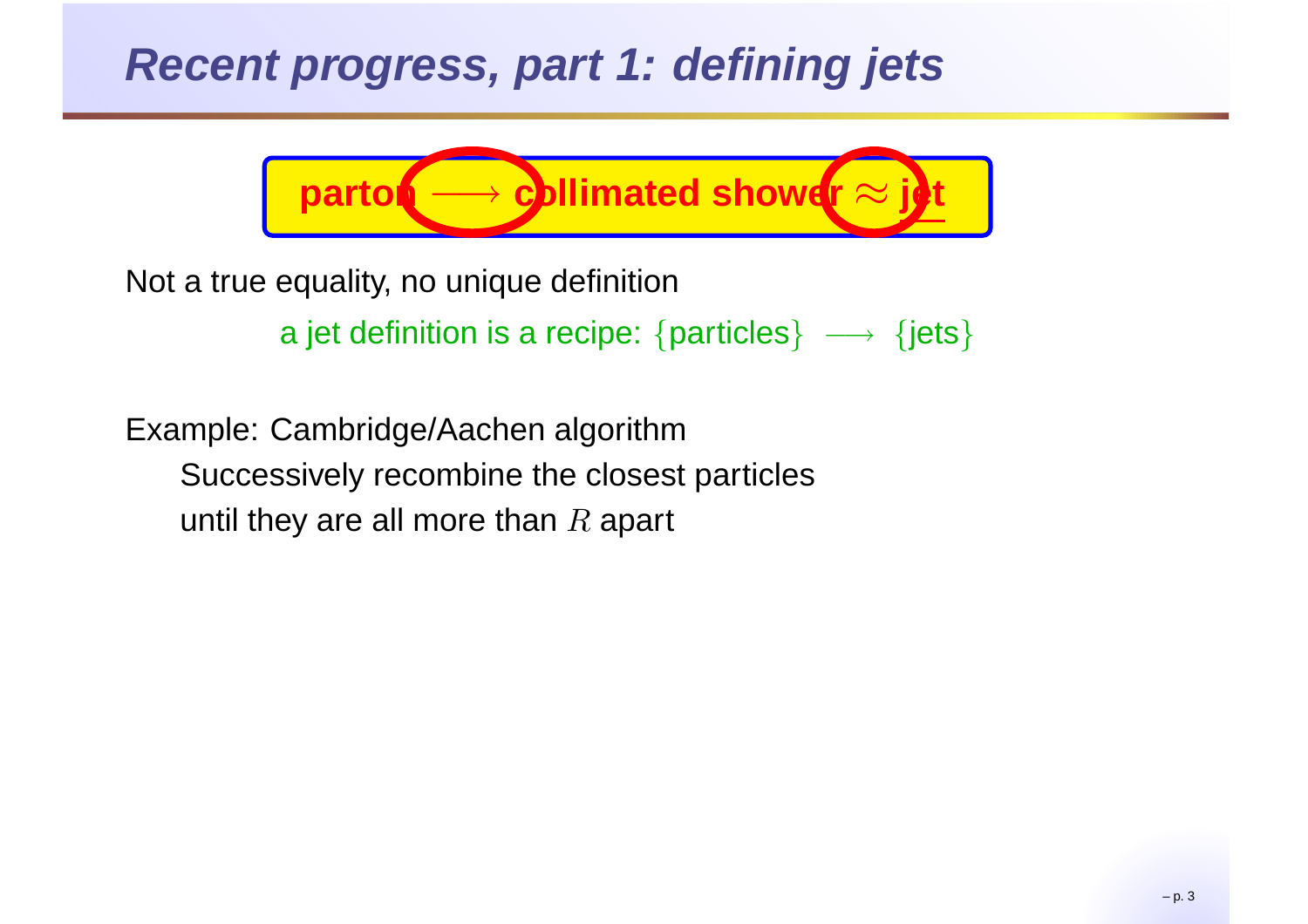## **Recent progress, part 1: defining jets**



Not <sup>a</sup> true equality, no unique definition

a jet definition is a recipe:  $\{ {\mathsf{particles}} \} \implies \{ {\mathsf{jets}} \}$ 

Timeline:

- 19xyy  $\quad$  introduction of  $k_t$ , Cambridge/Aachen (C/A), cone algorithms
- 1990SNOWMASS Accords, set of rules to satisfy
- $\approx$  2000  $k_t$ , C/A too slow; fundamental problems with the cone
- 2005-08 $k_t$ , C/A made fast enough, SISCone, anti- $k_t$  fix the cone issues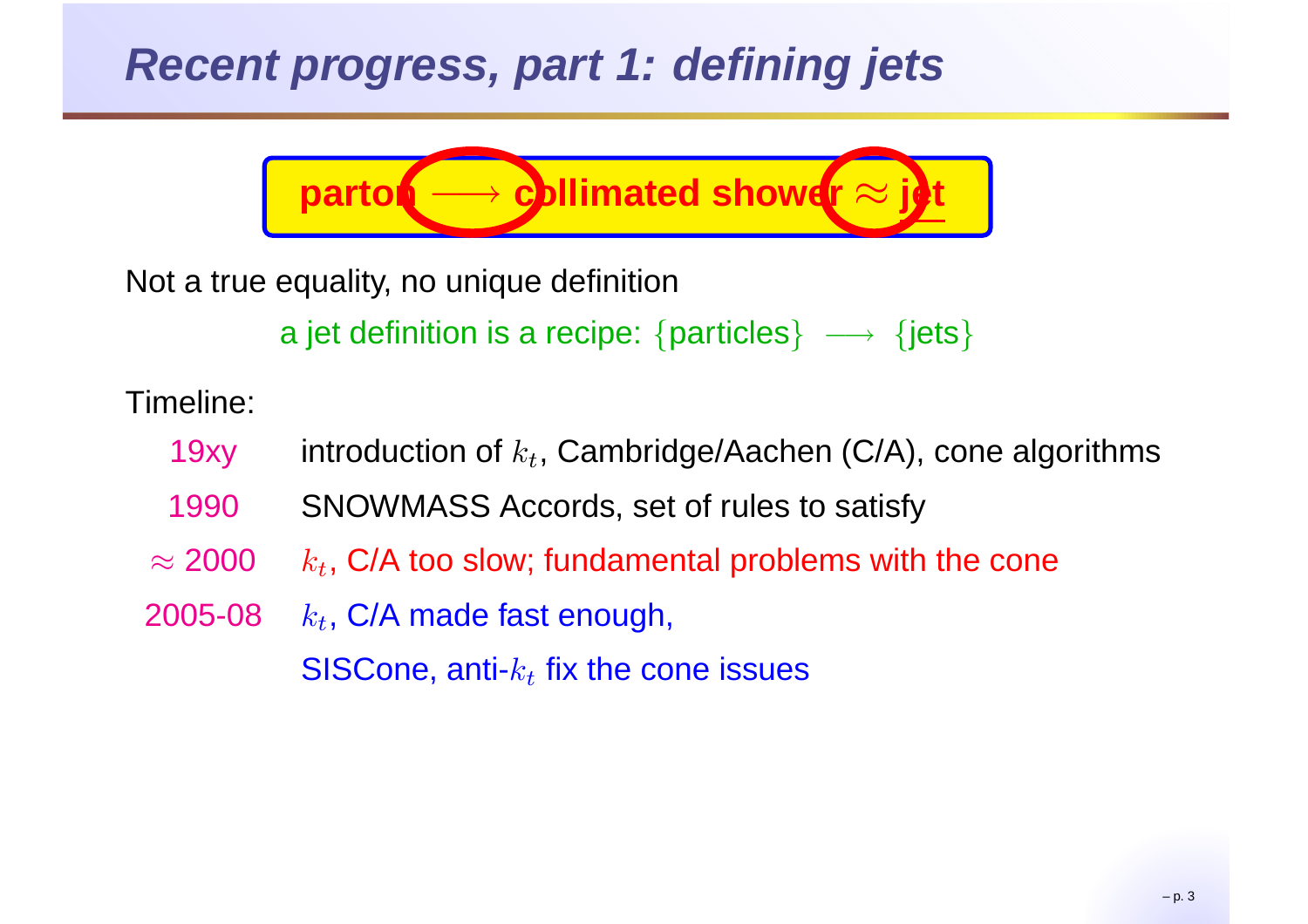## **Recent progress, part 1: defining jets**



Not <sup>a</sup> true equality, no unique definition

a jet definition is a recipe:  $\{ {\mathsf{particles}} \} \implies \{ {\mathsf{jets}} \}$ 

Timeline:

- 19xyy  $\quad$  introduction of  $k_t$ , Cambridge/Aachen (C/A), cone algorithms
- 1990SNOWMASS Accords, set of rules to satisfy
- $\approx$  2000  $k_t$ , C/A too slow; fundamental problems with the cone

2005-08 $k_t$ , C/A made fast enough, SISCone, anti- $k_t$  fix the cone issues

Notes:

- The proper basic set of tools is only available since recentl y
- Having the choice is good: each alg. has its pros and cons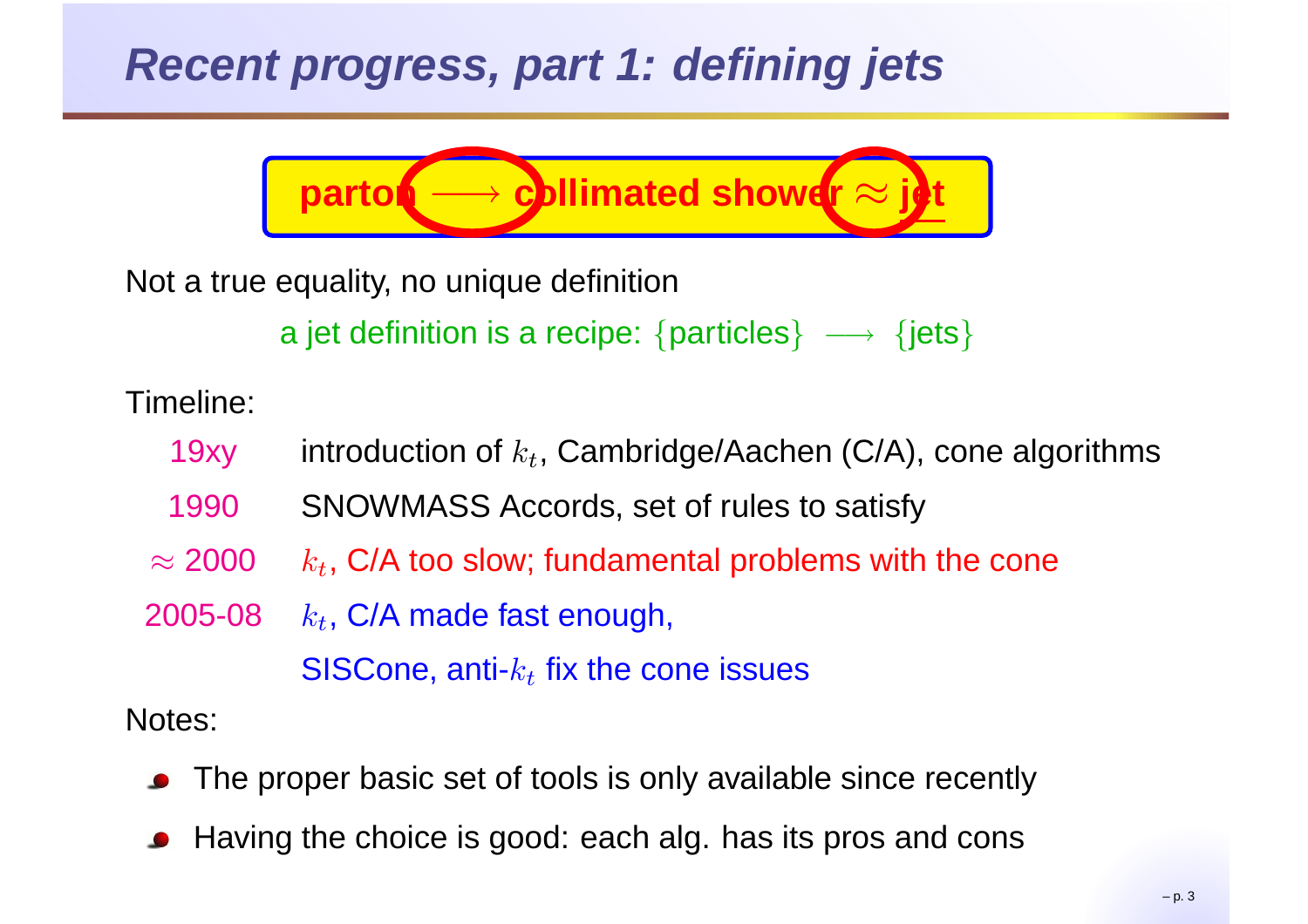### **Recent progress, part 2: towards the future**

**Generic interest in usingthe tools properly/better**

- **Correctly choosing the jet definition**  $\rightarrow$  significant  $S/\sqrt{B}$  improvements
- **•** jet areas: subtraction of the background (UE, pileup, heavy-ions)
- **jet substructure:** 
	- **filtering: many applications**
	- subjets: boosted taggers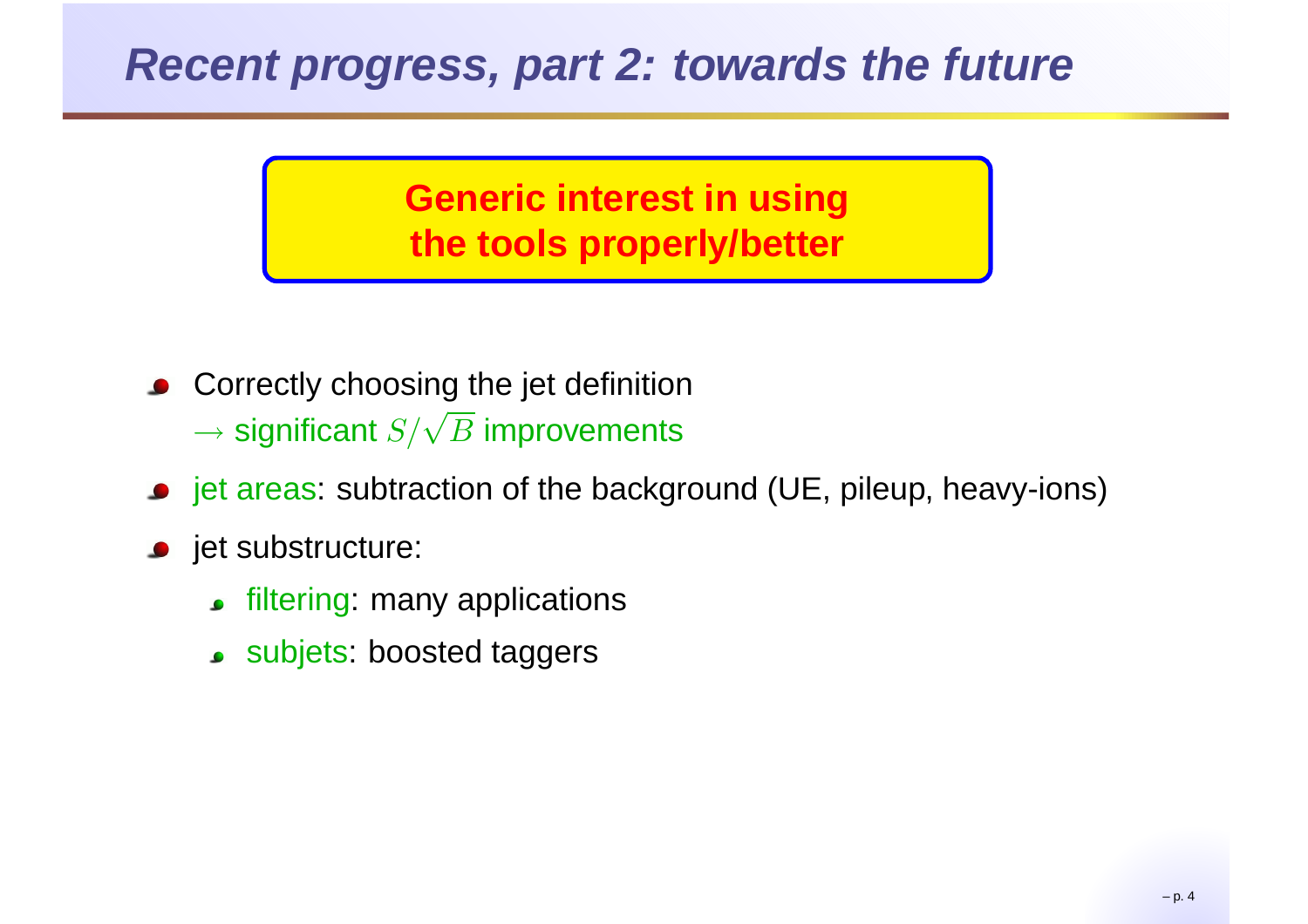### **Recent progress, part 2: towards the future**

**Generic interest in usingthe tools properly/better**

- **Correctly choosing the jet definition**  $\rightarrow$  significant  $S/\sqrt{B}$  improvements
- **•** jet areas: subtraction of the background (UE, pileup, heavy-ions)
- **jet substructure:** 
	- **filtering: many applications**
	- subjets: boosted taggers

New generation of algorithmsAnalytic computations available/under progress

#### **benefit for everyone!**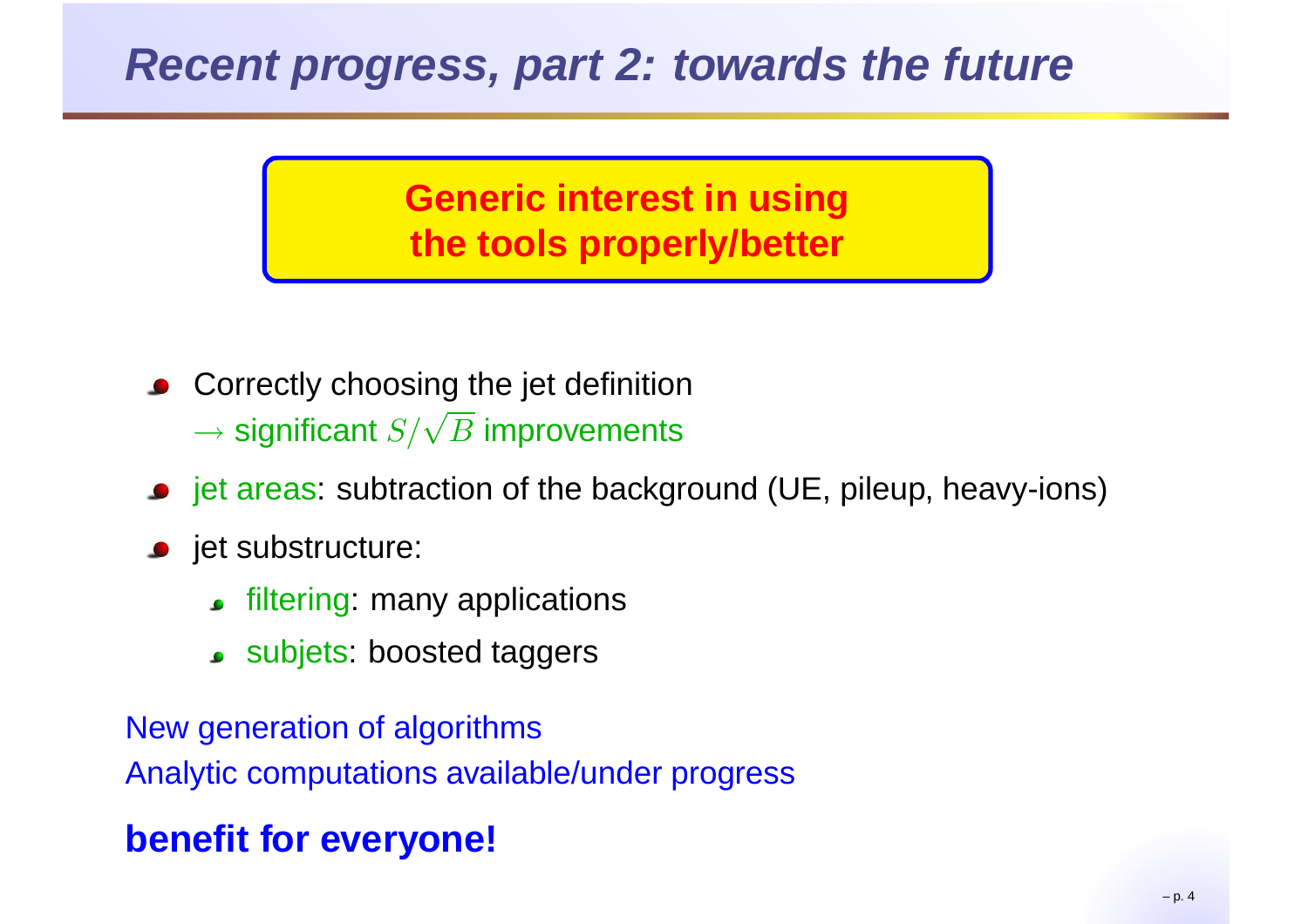[J.Butterworth, A.Davison, M.Rubin, G.Salam,08]

- $H\to b\bar b$ : dominant decay for small  $M_H$  but large backgrounds
- boosted  $H$  ( $WH, HZ$ ): many advantages (e.g. no  $t\bar{t}$  background), main problem: small cross-section
- boosted particle: decay products in the same jet



Note: also valid for top (with similar methods)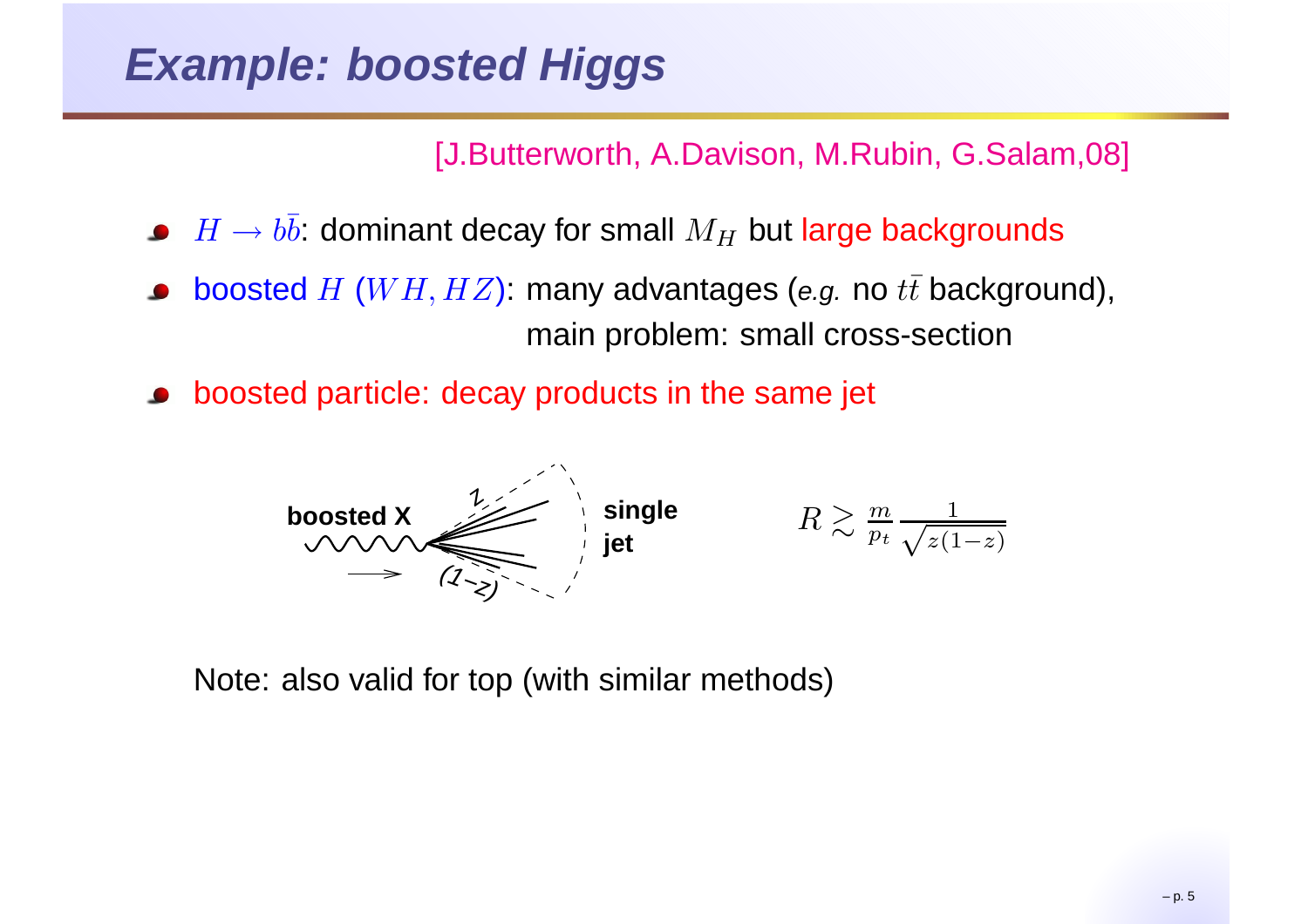## **Example: boosted Higgs**



<u>Method</u>: start with a hard (C/A, radius R) jet  $j$ 

- Undo the last clustering  $\rightarrow j_1, j_2$
- If  $\max(m_1, m_2) < 0.67m$ , we have a mass drop, else back to 1 idea: find the 2  $b$ -jets, dynamically find  $R_{bb}$
- Require symmetric splitting  $y_{12}$   $\approx$  $\approx \frac{\min(z_1, z_2)}{\max(z_1, z_2)} > 0.09$ , else go to 1 idea: remove QDC asymmetric splittings
- Require 2  $b$  taggings

Filter *i.e.* uncluster down to  $R_\mathrm{filt}$ , keep the 3 hardest subjets idea: keep "hard" QCD radiations, reduce UE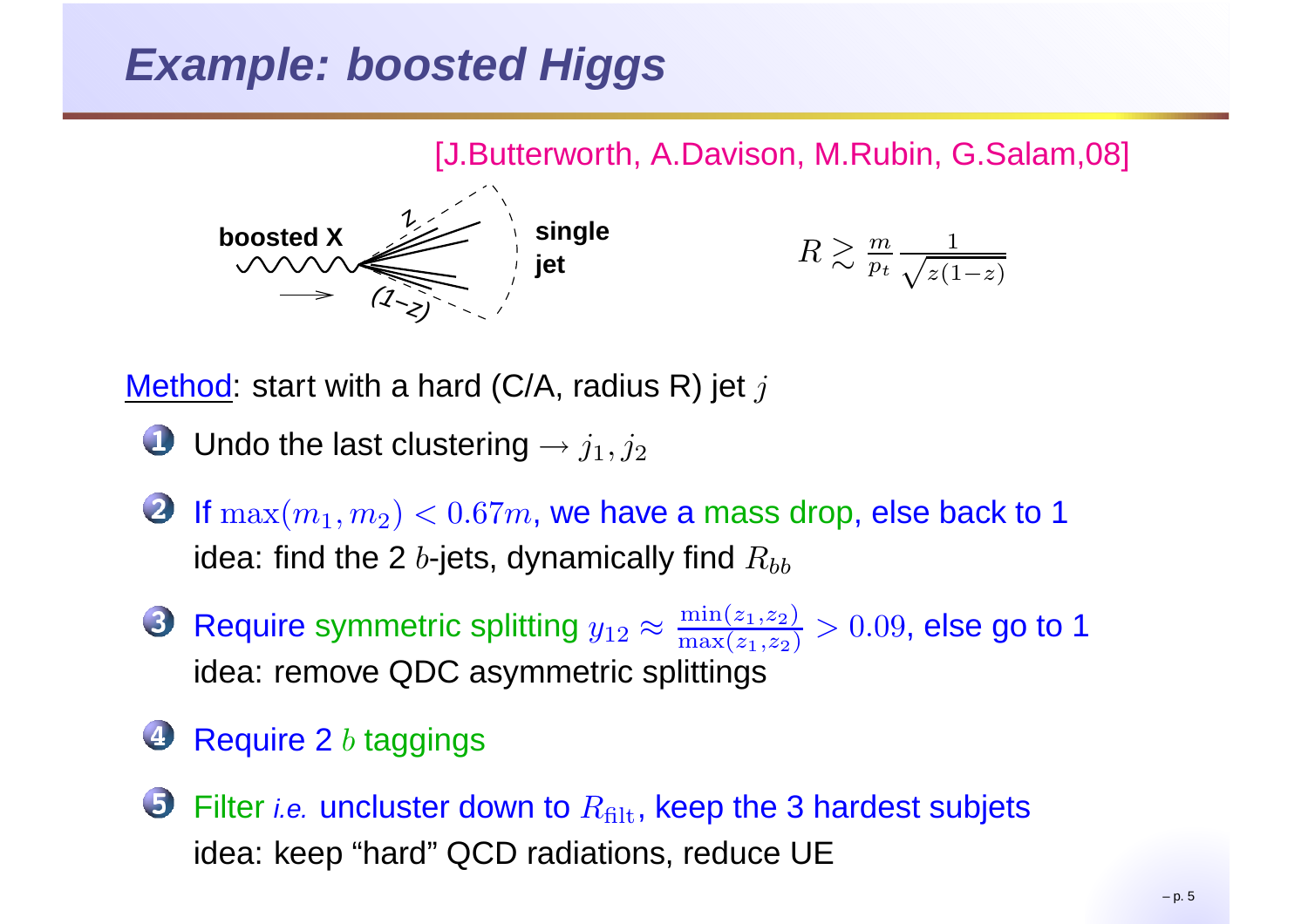Herwig 6.510 <sup>+</sup> Jimmy 4.31 <sup>+</sup> FastJet 2.3



Cluster C/A, R=1.2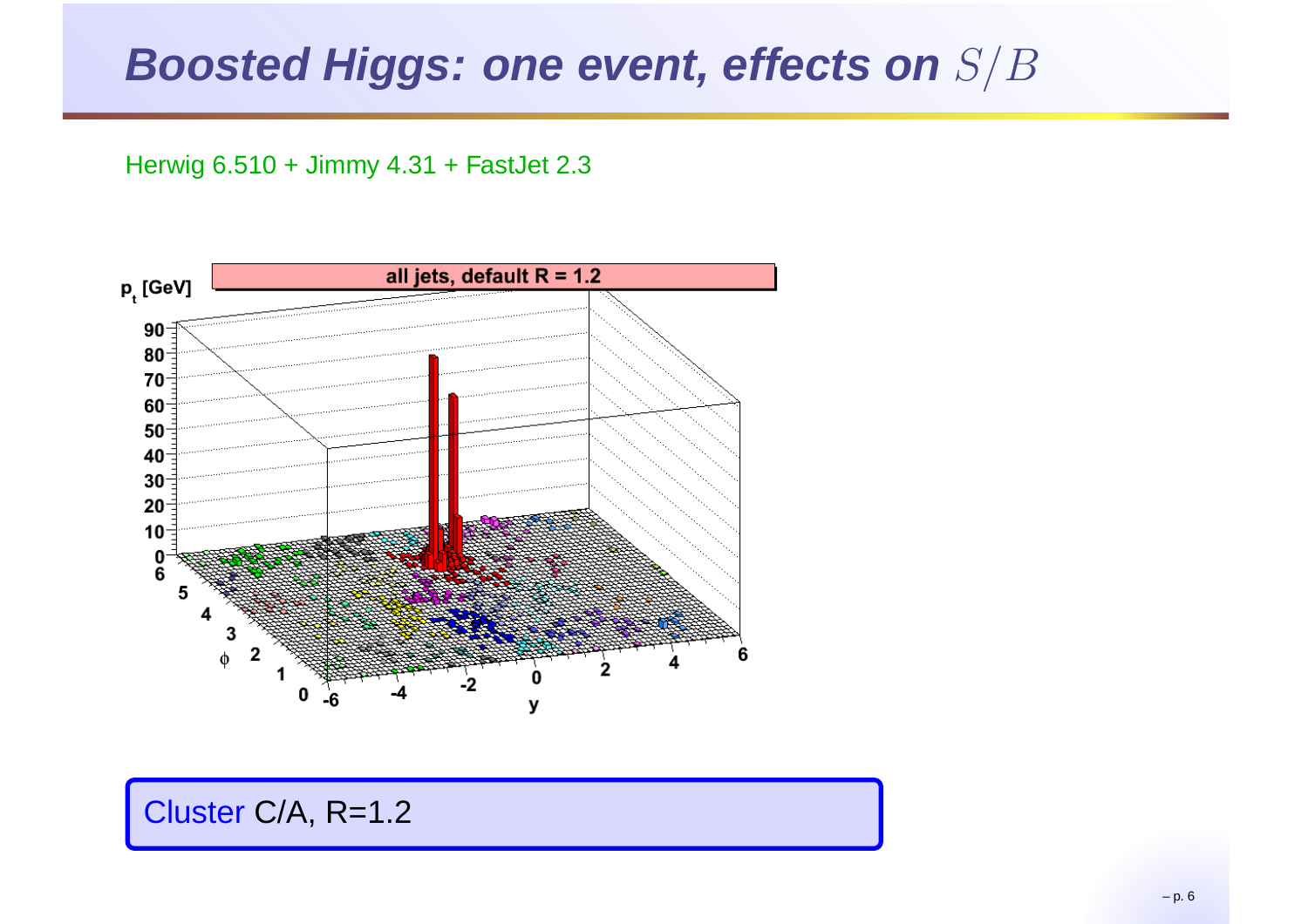Herwig 6.510 <sup>+</sup> Jimmy 4.31 <sup>+</sup> FastJet 2.3



#### Show jets more clearly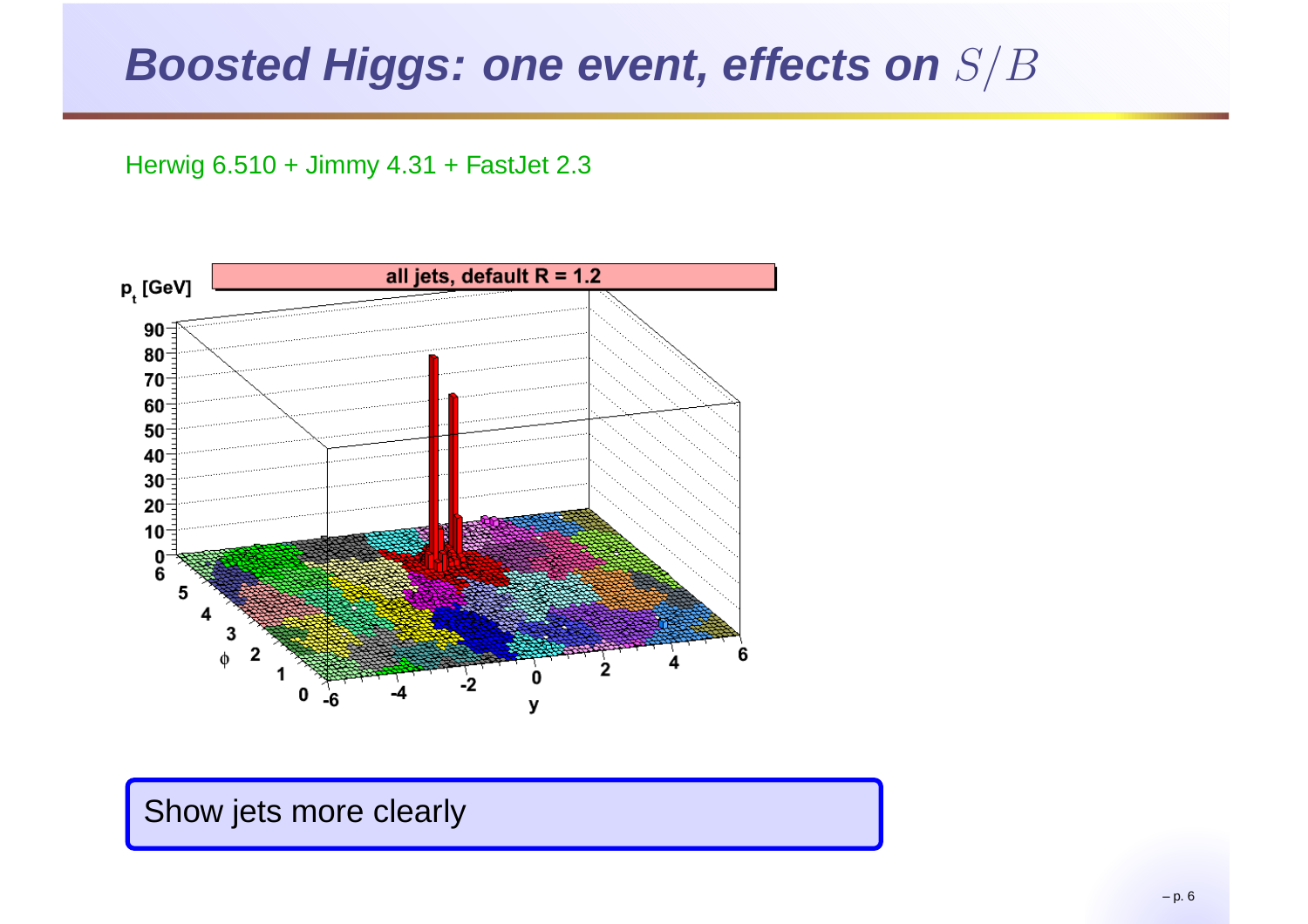2

0

y

 $-2$ 

Hardest jet, pt=246.211 m=150.465

Herwig 6.510 <sup>+</sup> Jimmy 4.31 <sup>+</sup> FastJet 2.3

 $p_t^{\text{[GeV]}}$ 

 $90<sup>-1</sup>$  $80 70 60 50<sup>-</sup>$ 40  $30 20 10<sup>-</sup>$ 0 Ğ 5

4

2

 $\mathbf{1}$ 

Hardest jet ( $m = 150$  GeV)

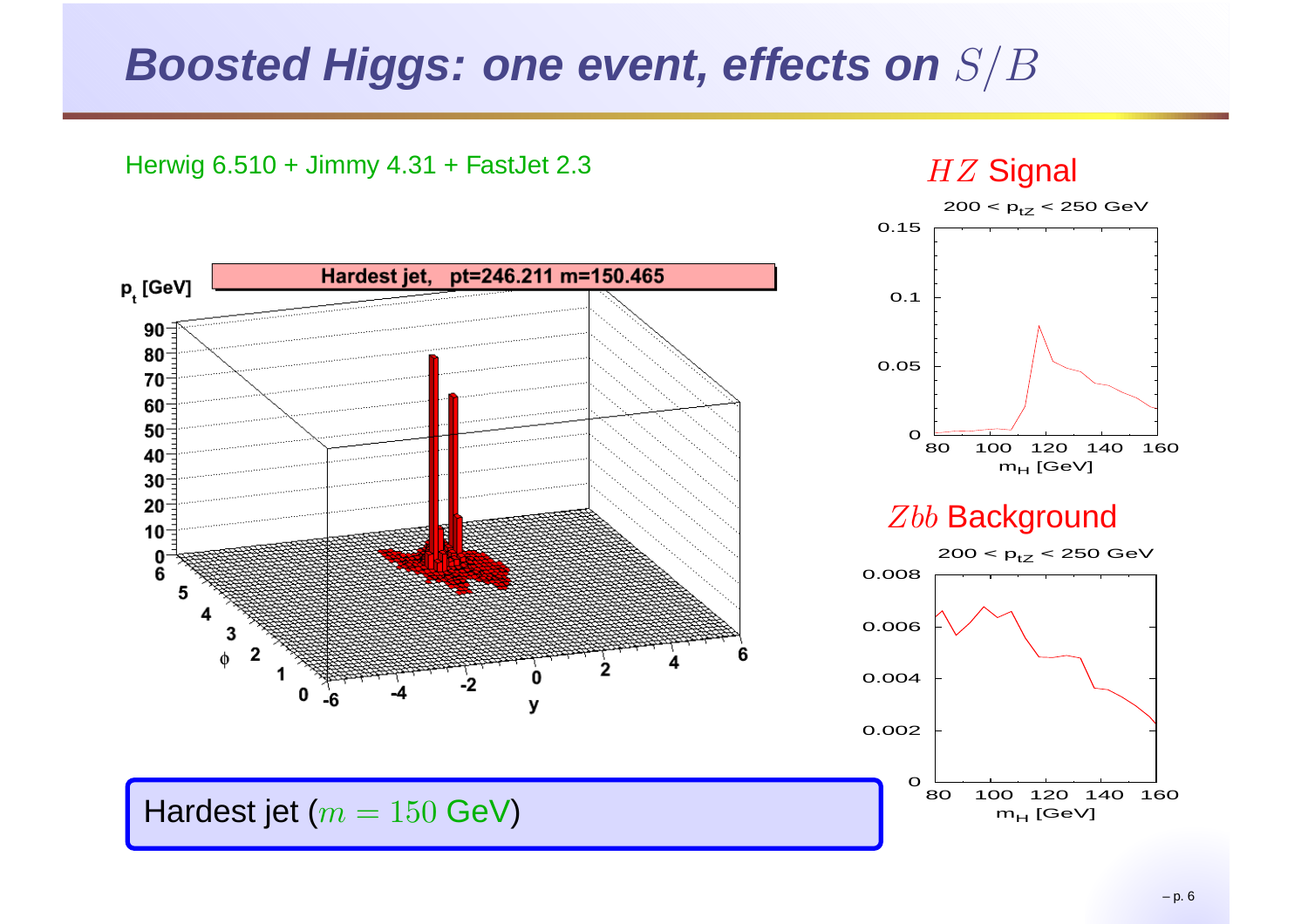2

0

y

 $-2$ 

Drop step 1; Delta R = 1.03129; pt1=243.291 m1=139.158; pt2=3.944 m2=5.24475

Herwig 6.510 <sup>+</sup> Jimmy 4.31 <sup>+</sup> FastJet 2.3

 $p_t$  [GeV]

 $90<sup>-1</sup>$  $80 70 -$ 60  $50 -$ 40  $30<sup>°</sup>$  $20 10<sup>-</sup>$ 0 Ğ 5

4

 $m$ 

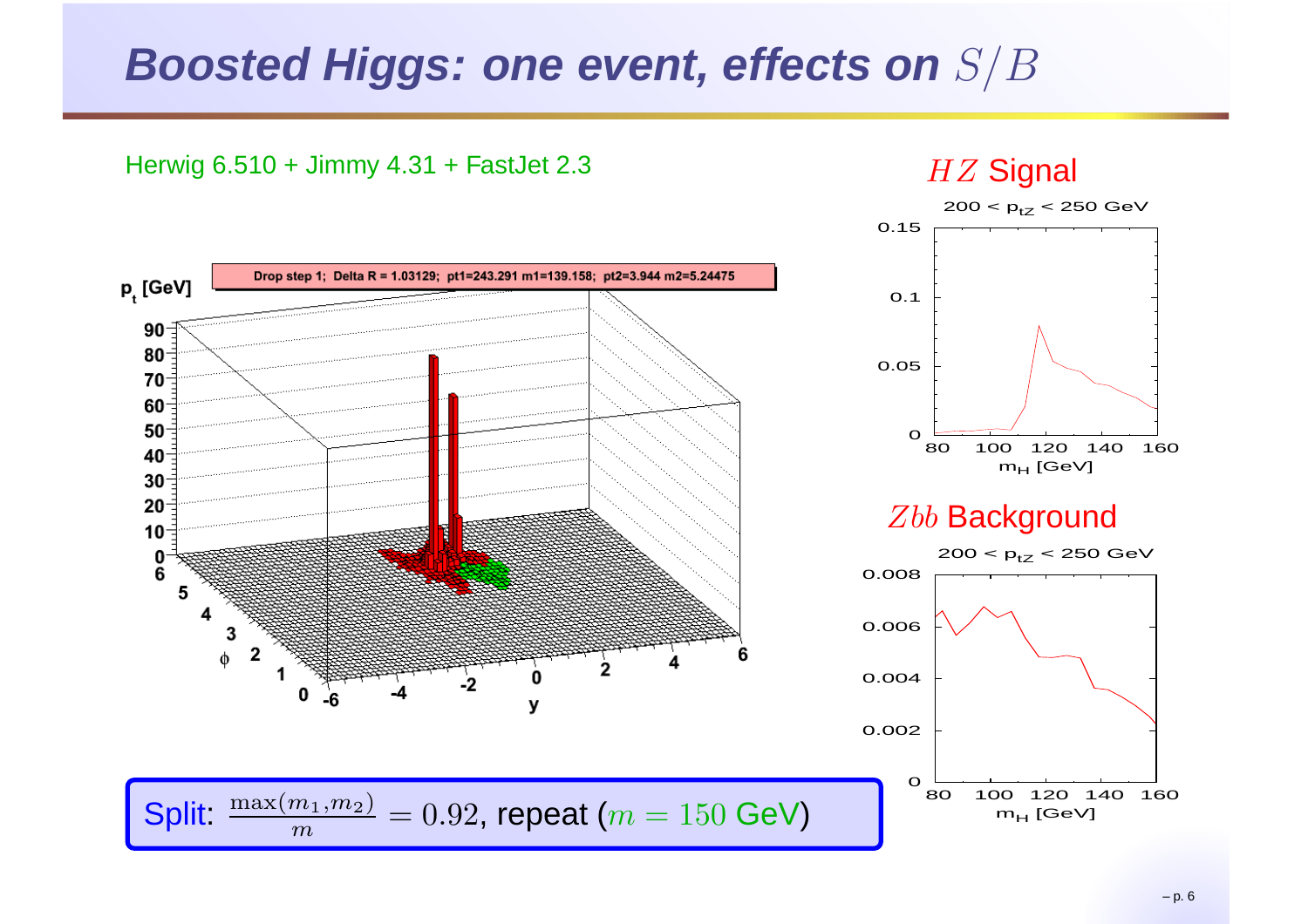2

0

y

 $-2$ 

Drop step 2; Delta R = 0.87699; pt1=146.636 m1=52.3423; pt2=102.622 m2=27.7967

Herwig 6.510 <sup>+</sup> Jimmy 4.31 <sup>+</sup> FastJet 2.3

 $p_t$  [GeV]

 $90<sup>-1</sup>$  $80 70 -$ 60  $50 -$ 40  $30<sup>°</sup>$  $20 10<sup>-</sup>$ 0 Ğ 5

 $m$ 

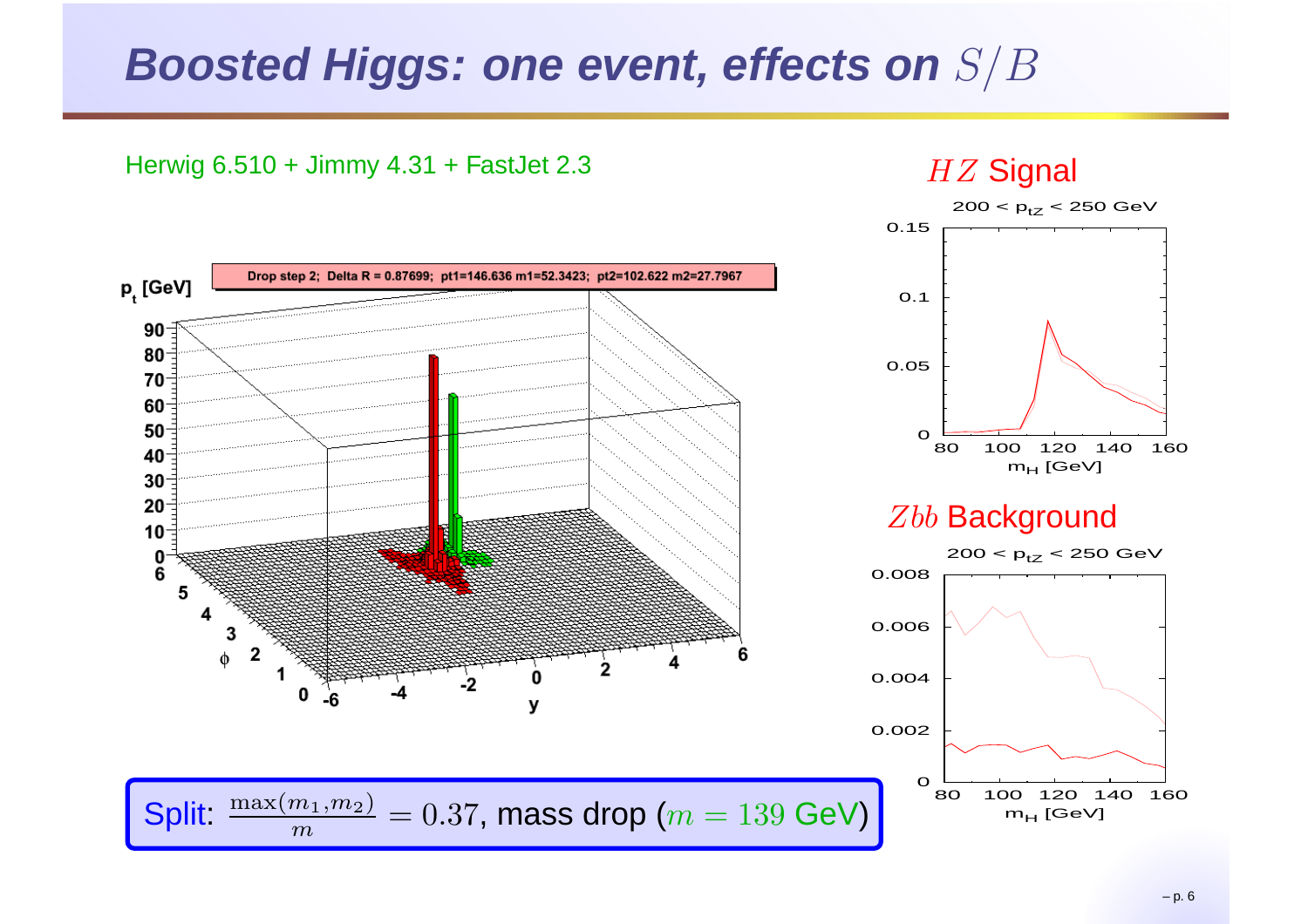Herwig 6.510 <sup>+</sup> Jimmy 4.31 <sup>+</sup> FastJet 2.3

p<sub>t</sub>[GeV]

 $90<sup>-1</sup>$  $80 70 -$ 60  $50 -$ 40  $30<sup>°</sup>$  $20 -$ 





Drop step 2; Delta R = 0.87699; pt1=146.636 m1=52.3423; pt2=102.622 m2=27.7967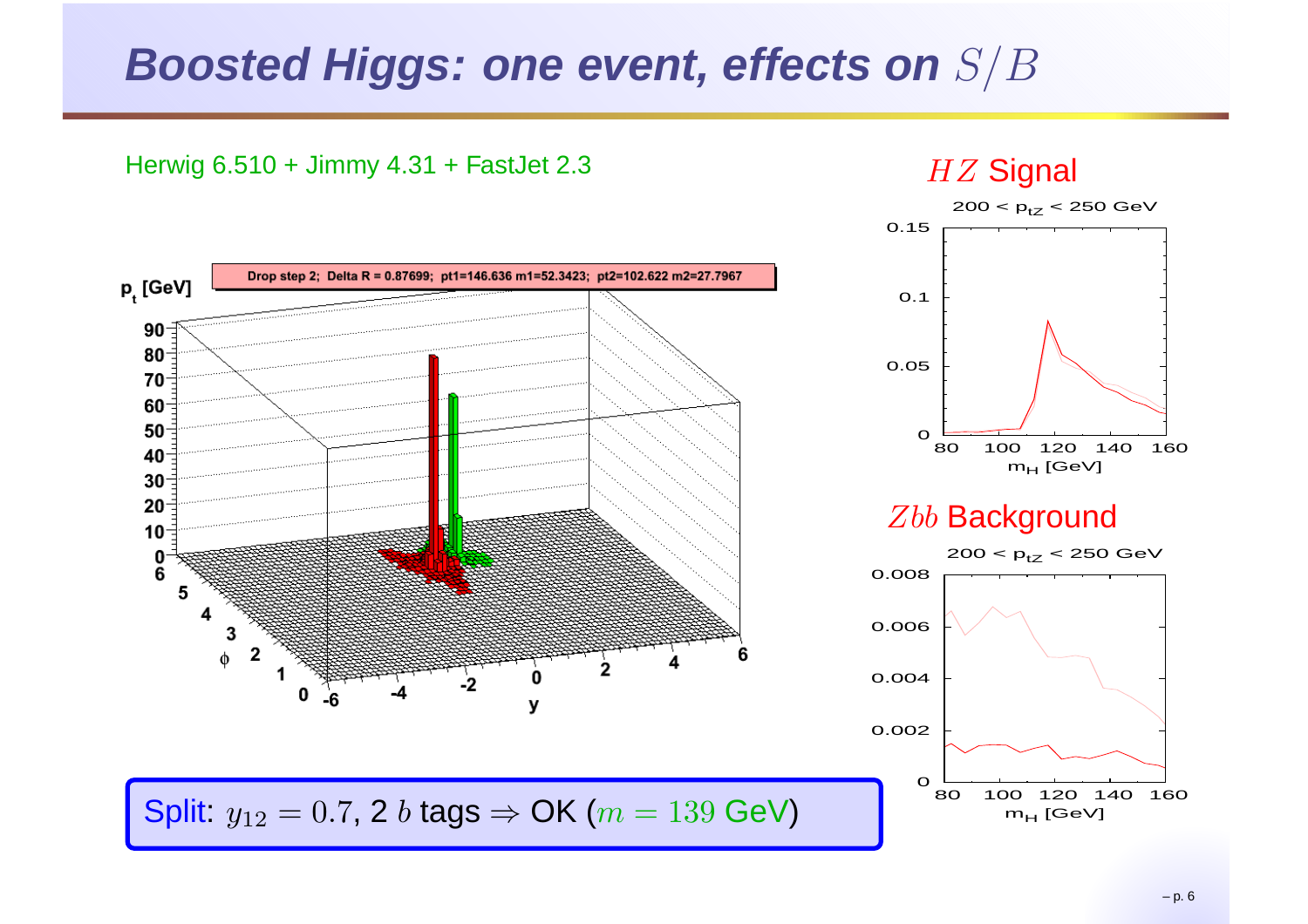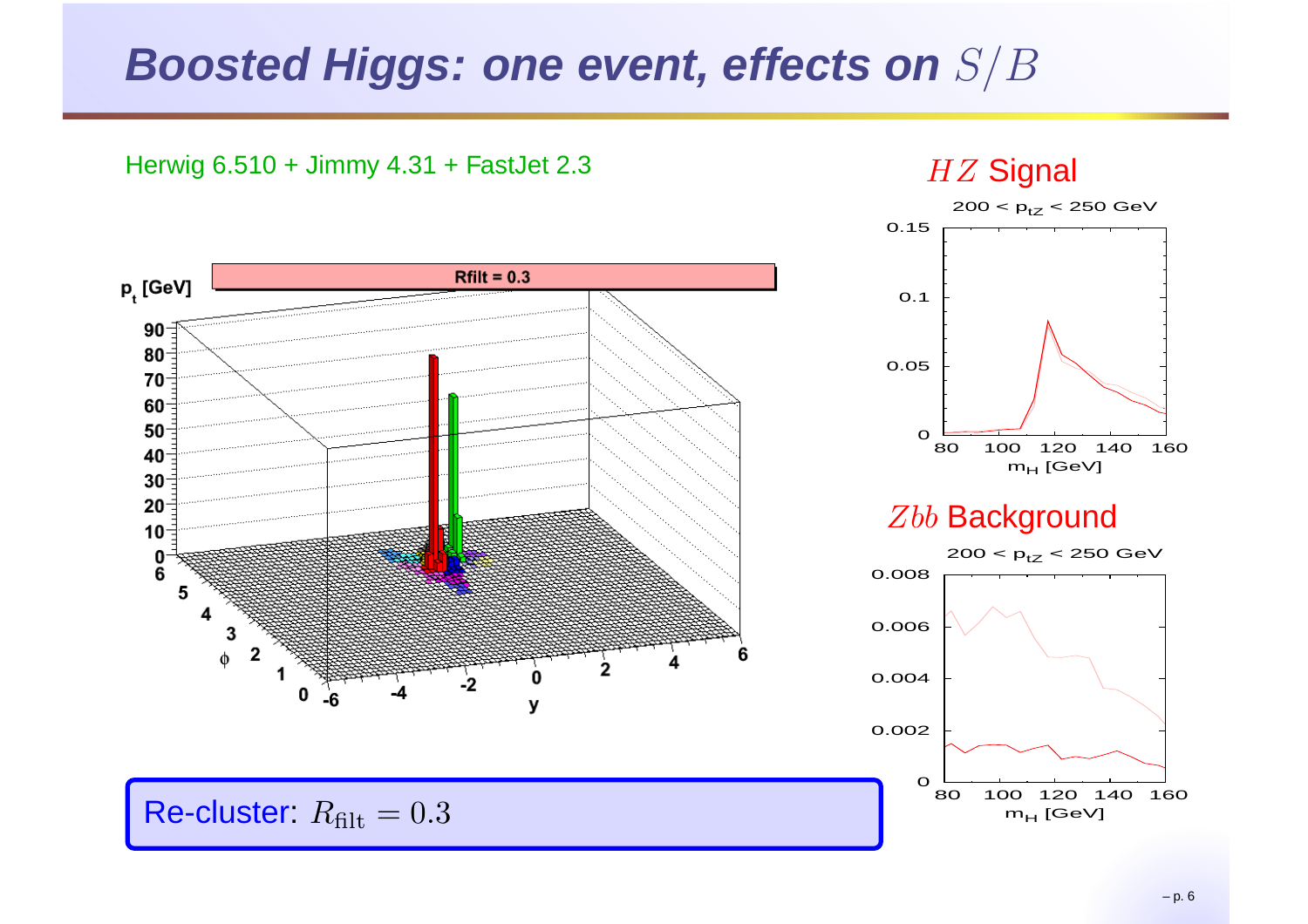2

0

y

 $-2$ 

Final filtered result, pt=227.257 m=117.211

Herwig 6.510 <sup>+</sup> Jimmy 4.31 <sup>+</sup> FastJet 2.3

 $p_t^{\text{[GeV]}}$ 

 $90<sup>-1</sup>$  $80 70 -$ 60  $50<sup>-</sup>$ 40  $30<sup>°</sup>$  $20 10<sup>-</sup>$ 0 Ğ 5

4

2

 $\mathbf{1}$ 





Filter: keep 3 hardets ( $m = 117$  GeV)